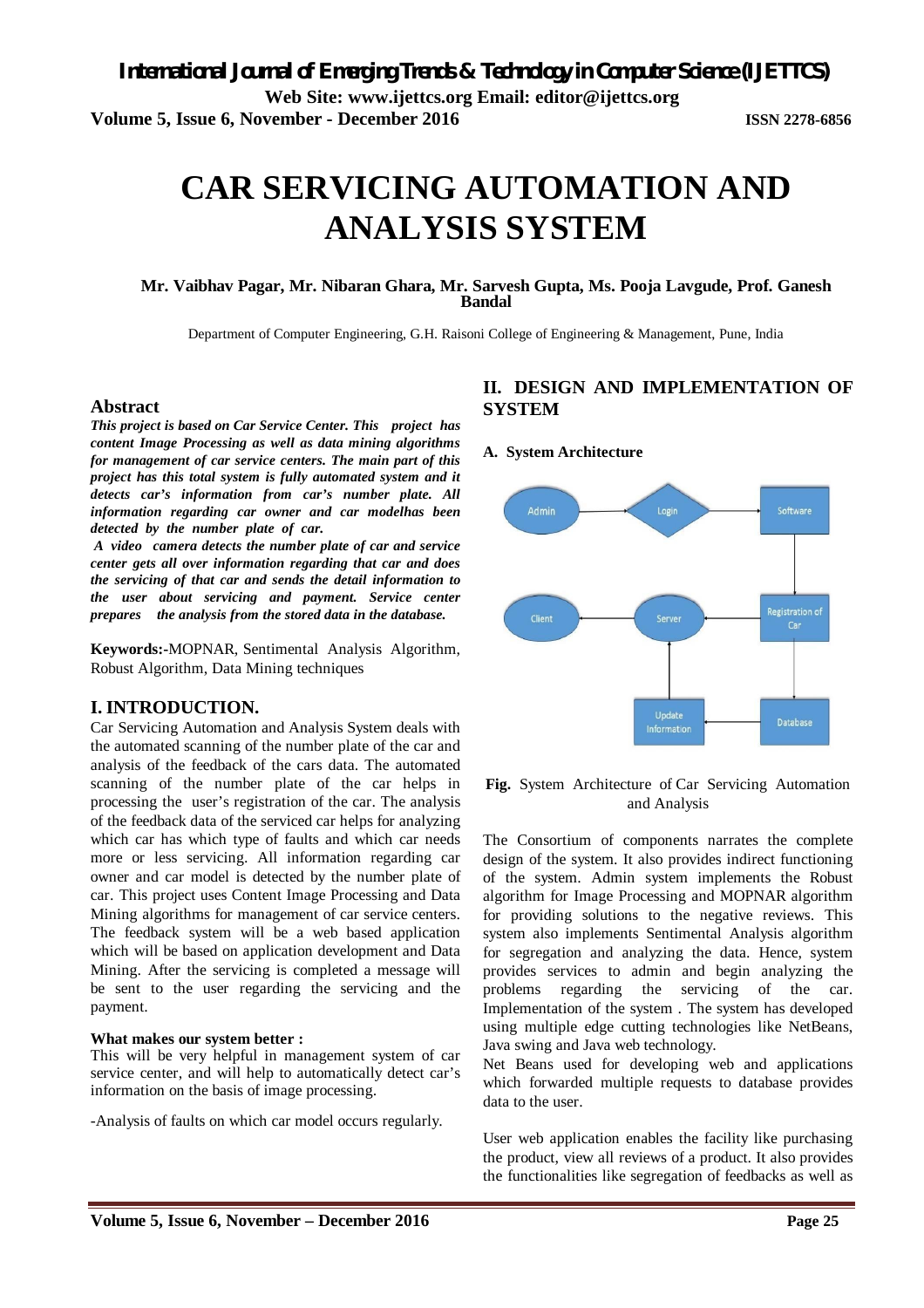*International Journal of Emerging Trends & Technology in Computer Science (IJETTCS)* **Web Site: www.ijettcs.org Email: editor@ijettcs.org** 

# **Volume 5, Issue 6, November - December 2016 ISSN 2278-6856**

viewing the solutions for negative feedbacks. Admin's web application is for administrator who's taking care of manage menu.

Web applications implemented collection of algorithms to provide service to admin and multiple users. Most predominant algorithms are Robust, Sentimental Analysis and MOPNAR algorithm.

# **III. TECHNOLOGIES USED**

## **A. Abbreviations and Acronyms**

1. MOPNAR: Multi Objective Positive Negative Association Rules

## **B. Technologies**

- This system is mainly based on the Robust algorithm and Sentimental Analysis algorithm.
- MOPNAR (Multi Objective Positive Negative Association Rule) algorithm. Using MOPNAR algorithm the positive and negative reviews are analyzed.
- NLP i.e. Natural Language Processing and Machine Learning Concepts are also used.

#### **1 ) ROBUST ALGORITHM.**

Text detection in images or videos is an important step to achieve multimedia content retrieval. Therefore them Robust algorithm is used. Robust algorithm is an Efficient algorithm which can automatically detect, localize and extract horizontally aligned text in images with complex backgrounds is presented. The proposed approach is based on the application of a color reduction technique, a method for edge detection, and the localization of text regions using projection profile analyses and geometrical properties.



**Fig**. An image for processing the text from the image.

The output of the algorithm are text boxes with a simplified background, ready to be fed into an OCR engine for subsequent character recognition. Robust algorithm is proposed as with respect to different font sizes, font colors, languages and background complexities. The performance of the approach is demonstrated by presenting promising experimental results for a set of images taken from different types of video sequences.

Finally, we plan to implement a hybrid system where connected component-based methods are combined with texture-based methods to possibly obtain further performance improvements.

#### **2) MOPNAR**

In the last decade, the digital revolution has provided relatively inexpensive and accessiblemeans of collecting and storing data. This unlimited growth of data led to a situation in which the knowledge extraction process is more difficult and in most, cases, leads to problem of scalability and complexity. Association discovery is one of the most common data mining techniques used to extract interesting knowledge from large datasets. Association rules are used to identify and represent dependencies between items in dataset. These are representations of the type  $X^{\rightarrow}Y$ , in which X and Y are item sets and X∩Y. Therefore if the items in X exist in an example then it is highly probable that the items in Y are also in example, and X and Y should not have items in common. A high number of previous studies on mining association rules have focused on datasets with discrete or binary values; however in real world applications, data usually consists of quantitative values. Because of this, different studies have been presented for quantitative association rules(QARs) from datasets with quantitative values. Most of these algorithms usually extract positive QARs without paying particular attention to negative QARs. Nevertheless, rules such as $\rightarrow$  Y may be taking account, as they relate the presence of X to the absence of Y. Negative association rules consider the same set of items as positive association rules but, in addition may also include negated items within the antecedent  $(\neg X \rightarrow Y)$ or consequent  $(X \rightarrow Y)$  or both of them  $(\neg X \rightarrow \neg Y)$ .

MOPNAR, a new MOEA (Multi Objective Evolutionary Algorithm), in order to mine with low computational cost a reduced set of positive and negative QARs (PNQARs)that are interesting, easy to understand, and with a good trade-off between the number of rules, support and coverage of the datasets. To accomplish this, our proposal, extends the recent MOEA based on decomposition MOEA/D-DE in order to perform a condition selection and an evolutionary learning of the intervals of the attributes for each rule, maximizing three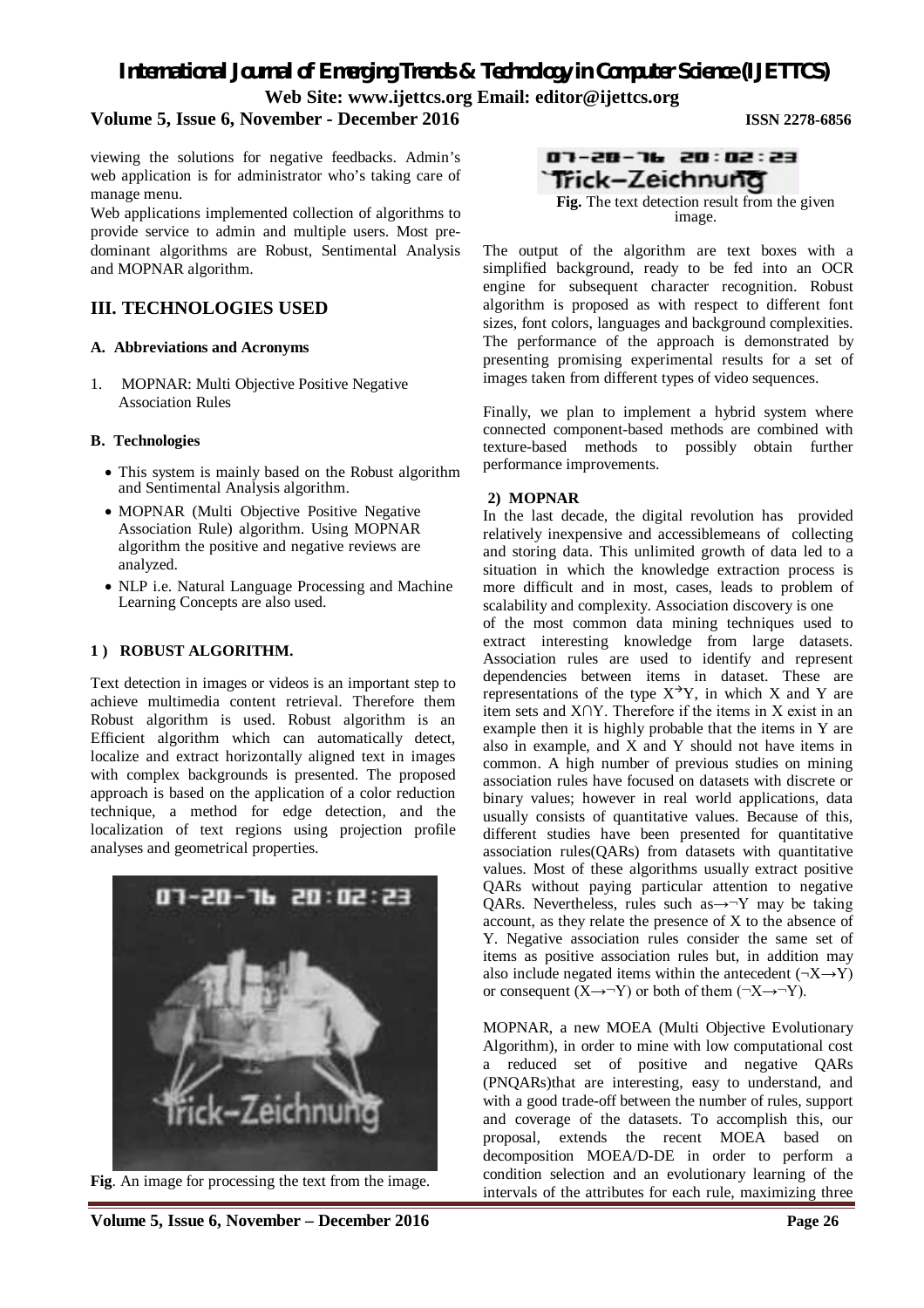# *International Journal of Emerging Trends & Technology in Computer Science (IJETTCS)*

**Web Site: www.ijettcs.org Email: editor@ijettcs.org** 

# **Volume 5, Issue 6, November - December 2016 ISSN 2278-6856**

objectives: comprehensibility, interestingness and performance. Moreover, this proposal introduce a restarting process and an external population(EP) to the evolutionary model in order to promote diversity in the population, store all the non-dominated rues found, and improve the coverage of the datasets.

Sentimental Analysis algorithm is the computational study of people's opinion and attitudes and emotions toward an entity. The entity can represent individuals, events or topics. These topics are most likely to be covered by reviews. Sentimental Analysis can be considered a classification process as in the Fig.2. There are three main classification levels in Sentimental Analysis: Documentlevel, Sentence-level, and Aspect-level Sentimental Analysis. Document-level Sentimental Analysis aims to classify an opinion document as expressing a positive or negative opinion or sentiment. It considers the whole document a basic information unit.



Sentence-level Sentimental Analysis aims to classify sentiment expressed in each sentence. The first step is to identify whether the sentence is subjective or objective. If the sentence is subjective, Sentence-level Sentimental Analysis will determine whether the sentence expresses positive or negative opinions.

Aspect-level Sentimental Analysis aims to classify the sentiment with respect to the specific aspects of entities. This survey tackles the first two kinds of Sentimental Analysis.

## **3)** *Sentimental Analysis Algorithm*

Sentimental analysis refers to the use of natural language processing, text analysis and computational linguistics to identify and extract subjective information in source material. Sentiment analysis is widely applied to reviews and social media for a variety of applications, ranging from marketing to customer service.

#### **2ALGORITHMS USED**

#### **1) MOPNAR**

**Step 1:** Generate positive association rules and negative association rules from frequent item set.

**Step2:** Initialize all the general parameters involved in genetic algorithm.

**Step 3:** Generate the child chromosomes of the positive and negative association rules and calculate the fitness value of each individual child chromosomes. Compare the individual fitness value of each child with average fitness value and regenerate positive and negative association rules.

**Step 4:** Crossover and mutate the remaining child chromosomes and reinitialize the fitness value and rechargeable and regenerate final positive and negative rules.

# **2) Robust Algorithm**

**Stage 1:** *Image Preprocessing.* If the image data is not represented in YUV color space, it is converted to this color space by means of an appropriate transformation. In contrast to the approaches presented in our system only uses the luminance data (Y channel of YUV) during further processing. After that, luminance value thresholding is applied to spread luminance values throughout the image and increase the contrast between the possibly interesting regions and the rest of the image.

**Stage 2:** Edge Detection. This step focuses the attention to areas where text may occur. We employ a simple method for converting the gray-level image into an edge image. Our algorithm is based on the fact that the character contours have high contrast to their local neighbors. As a result, all character pixels as well as some non-character pixels which also show high local color contrast are registered in the edge image. In this image, the value of each pixel of the original image is replaced by the largest difference between itself and its neighbors. Despite its simplicity, this procedure is highly effective. Finally, the contrast between edges will be increased by means of a convolution with an appropriate mask.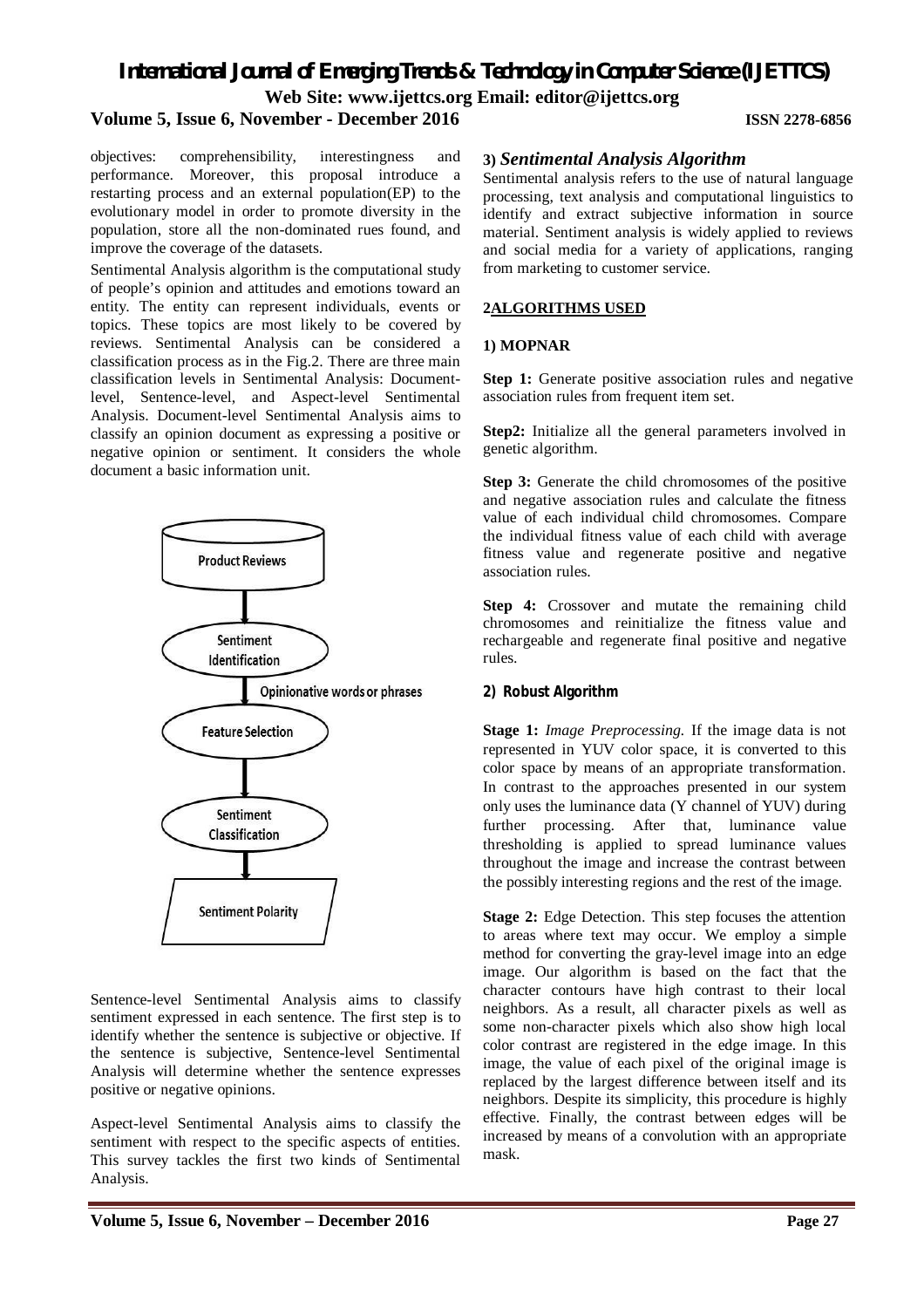# **Volume 5, Issue 6, November - December 2016 ISSN 2278-6856**



**Stage 3:** Detection of Text Regions. The horizontal projection pole of the edge image is analyzed in order to locate potential text areas. Since text regions show high contrast values, it is expected that they produce high peaks in horizontal projection. First, the histogram F is computed, where-HG F is the number of pixels in line of edge image exceeding a given value. In subsequent processing, the local maxima are calculatedly. In a later step, the x-coordinates of the leftmost and rightmost, top and bottom point of the text region. Finally, the exact Coordinates for each of the detected areas are used to create bounding boxes.

**Stage 4:** Enhancement and Segmentation of Text Regions. First, geometric properties of the text characters like the possible height, width, width to height ratio are used to discard those regions whose geometric features do not fail into the pretend ranges of values. All remaining text candidates undergo another treatment in order to generate the so called text image where detected text appears on a simplified background. The binary edge image is generated from the edge image, erasing all pixels outside the pretended text boxes and then finalizing it. This is followed by the process of gap line. If one white pixel on the binary edge image is surrounded by two black pixels in horizontal, vertical or diagonal direction, then it is also called with black. The gap image is used as a reference image to the localization of the detected text candidates. Text segmentation is the next step to take place. It starts with extraction of text candidates from the gray image. Then, the segmentation process concludes with a procedure which enhances text to background contrast on the text image.

# **3. Sentimental Analysis algorithm**

N: number of sentences in the form of paragraph;  $x = \{x1, x2, x3...xN\}.$ 

**Output:** (1) Positive, Negative and Neutral sentences are separated.

- (2) Positive, negative and neutral sentences count.
- (3) Values for different parameters.

**Steps:** 1) Upload input data file containing 'n' number of paragraphs.

- 2)Data will be validated using sentiment sentences validation.
- 3)Sentences will be segmented.
- 4)Tokens will be separated from all sentences.
- 5)Process of segregation is performed for finding the positive, negative and neutral words by matching the words with POS tagging words.
- 6)Calculate all parameters values using their formulas.

# **IV.Result and Discussion**

In this paper of the Car Servicing Automation and Analysis System the performance of the registration d the analysis of the data is improved. With the help of the algorithms like Robust algorithm, MOPAR algorithm and Sentimental analysis algorithm the car servicing and automation helps reducing the manually work of the service center. It helps in automatic detection of the car's registered number plate which saves time and manual work which is required to collect the information of the car's number plate. The MOPNAR algorithm helps in the analysis of the data that is created after the servicing of the car is done. The collected data of the car after the servicing is done is then analyzed together and helps in getting information of the cars positive and negative feedback .

# **V.Conclusion**

With the help of the algorithms like robust algorithm, MOPAR algorithm and Sentimental analysis algorithm the car servicing and automation helps reducing the manually work of the service center.

It helps in automatic detection of the car's registered number plate which saves time and manual work which is required to collect the information of the car's number plate.

The MOPNAR algorithm helps in the analysis of the data that is created after the servicing of the car is done. The collected data of the car after the servicing is done is then analyzed together and helps in getting information of the cars positive and negative feedback .